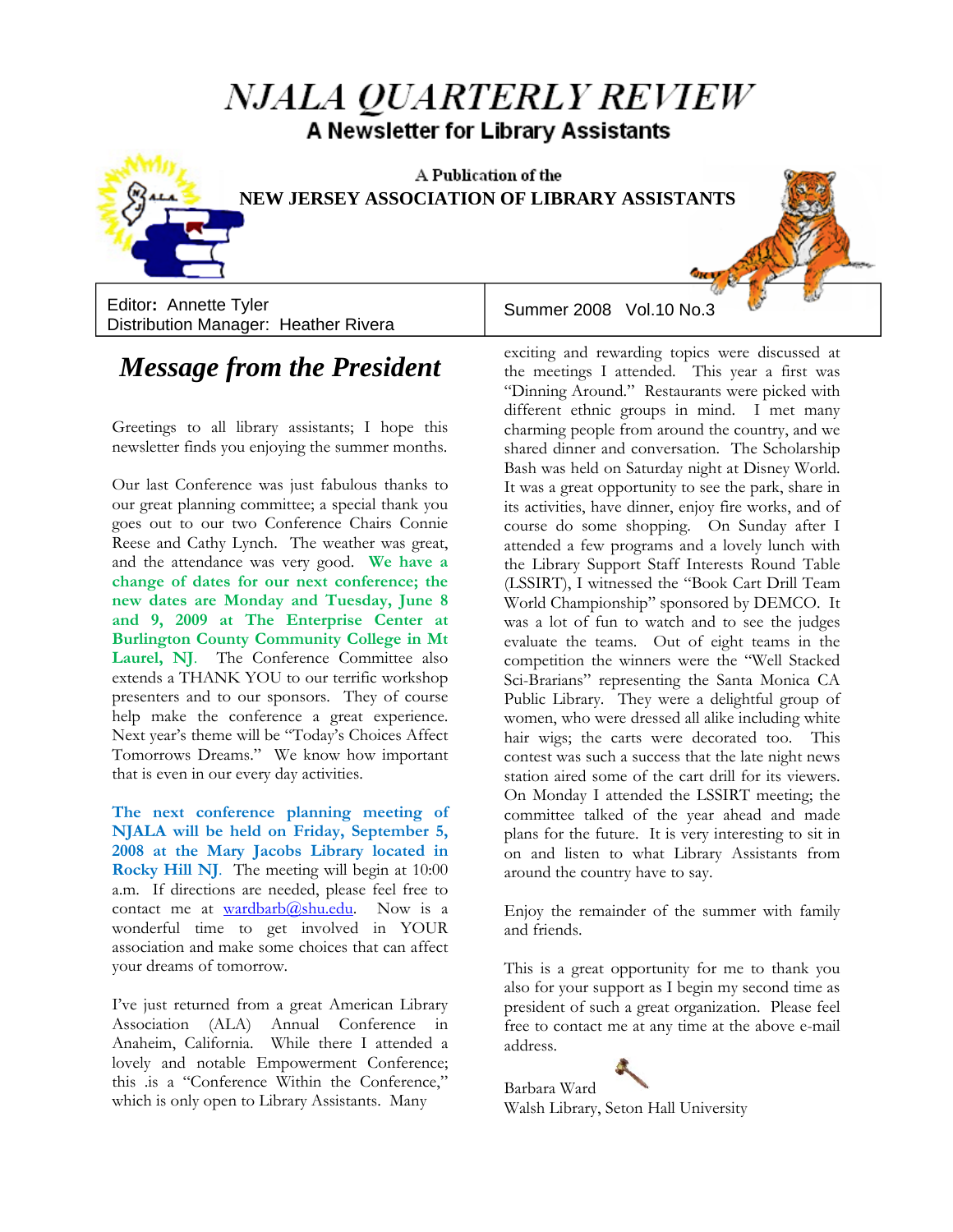## **In My Life**



Meet Barbara Ward. Barbara has just begun her second term as NJALA President and has worked at the Walsh Library of Seton Hall University for the past 15 years.

Barbara has worked in the Interlibrary Loan Department for all the time that she has been with Seton Hall. She started out as the lending person for five years and then became the supervisor of the Interlibrary Loan Department for the last 10 years.

Barbara feels that it is an interesting job, since there is always a quest to find research material for professors to aid in teaching their classes, for graduate students working on their masters' degrees, and for undergraduate students doing papers for classes. There is constant interaction with staff from libraries in New Jersey and also nationwide. It is always a challenge to meet deadlines daily and to satisfy the demands of patrons. Barbara is in charge of one staff person and a number of student workers.

Before coming to Seton Hall Barbara worked for ITT in Clifton on aero-space projects for the United States government. She did this job for 10 years before her position was down-sized. After the Berlin Wall came down the Defense Department laid off workers across the county. Barbara then was given a certain amount of money from the government to go to school to find another trade. She chose to go to Katherine Gibbs Secretarial to pick up an office job. This school has since been given the status of a college. The electronics world had changed too much to stay in it, so Barbara chose to find a new field of work. She found this turning point scary so late in life, but she discovered that anything can be accomplished if you have the desire to take the step in another direction.

Barbara's hobbies are gardening, shopping, and traveling--especially to California to see one of her daughters. Barbara's husband works for Continental Airlines, so she gets to travel quite a bit.

Barbara has been married for 39 years to her husband Michael. She has two daughters, one living in New Jersey and working as an Assistant Administrator for Wyeth Pharmaceutical and another in San Francisco, California, who works in the advertising field as a Public Relations Supervisor for Gap. Barbara has a  $3\frac{1}{2}$  year grandson, who lives in New Jersey, that she enjoys being with. Another grandson is due to be born the beginning of November.

Barbara has been a member of NJALA since 1994 and joined its Executive Board in 2003. She is at the beginning of her second term as President. Involvement in NJALA has allowed her to visit many libraries throughout the state and attend conferences in other states. She just returned home from attending the ALA conference in Anaheim, California. See "President's Message" on page 1 for more information about this trip.

Information for this column was gathered by Ellen Brewer of the Ocean County Library. Thank you Ellen for doing this work, and thank you Madel Tisi for sending the photo. Ellen and I would love to have you volunteer to help out with future *In My Life* articles. If you have ideas for subjects for this column or for any other articles for our newsletter please contact me:

Annette Tyler Annette.Tyler@mainlib.org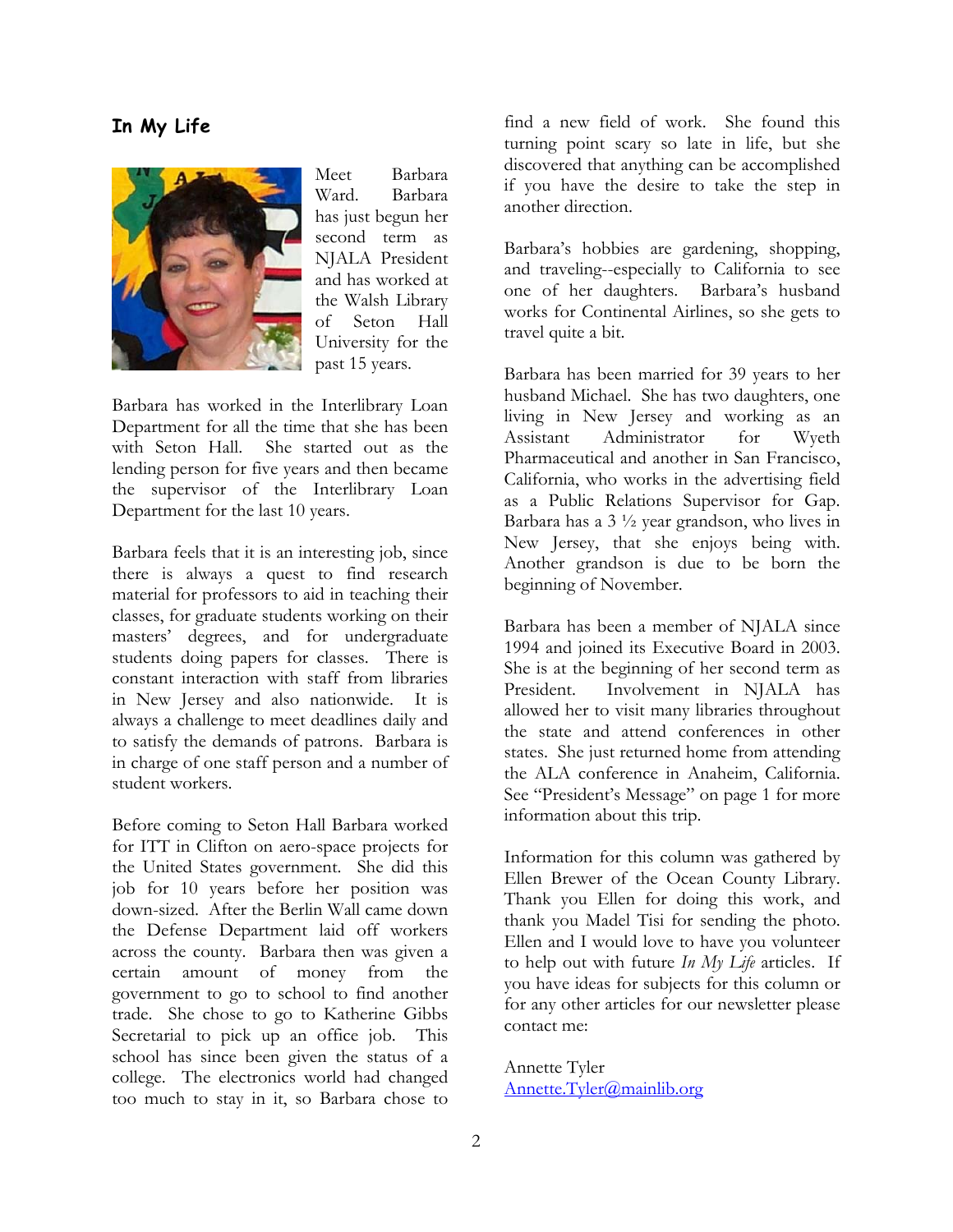#### 30 X 30

Since I spent a good deal of my childhood summer vacations in Atlantic City I was intrigued by an article in a re cent publication of the Atlantic City Free Public Library: *Discovery A Bimonthly Newsletter Co nnecting People to the World*.

*30 Years, 30 Voices to Tel l Story of Atlantic City's Casino Era* reads th e headline. "The opening of Resorts Internati onal in May 1978 forever changed Atlantic City--and its skyline."

movies. I even got to watch my "baby" sister I can't believe it is only 30 years, but I certainly agree that A.C. and its skyline have altered dramatically from what I remember of the area. I would be hard-pressed to count the hours I spent on the Steel Pier watching the diving horse, The Supremes, Frankie Avalon, and and her dance class perform with Tony Grant's Stars of Tomorrow. When I wasn't on the pier I was in the water being swept away by the undertow or on the beach marveling (?) at the horseshoe crabs and the starfish. For a number of years, since I grew up, got married, and had kids I was astounded at how hard it was to find anyone on the beach, since the casinos held such sway. Imagine an uncrowded beach on the Jersey shore! (On a recent trip I noticed that the beaches have been rediscovered.)

groups being interviewed about what they have The library project will consist of 30 people or witnessed since 1978. The library staff hopes that these people will represent the entire community. The interviews will eventually be stored and archived in the library's Alfred M. Heston Collection Room of Atlantic City History.

For further information please read the entire article in the July/August 2008 edition of *Discovery …*, and contact Heather Halpin at 609-345-2269, ext. 3062.

Annette Tyler Morristown and Morris Township Library

Summer Madness (To the tune of "Jingle Bells")

Dashing through the Stacks,

Checkouts to the max DVDs in hand

Get 'em while you can

## **CHORUS**

Sandybooks, crates stacked high

Overdues & holds galore

Children whining for their prize

When they run in the door

Summertime is here

Reading clubs are on

Families need new cards

School reading lists are gone

Jacqui Ridzy, Bound Brook Branch, Somerset County Library System Suzanne Ridzy, Mary Jacobs Branch, Somerset County Library System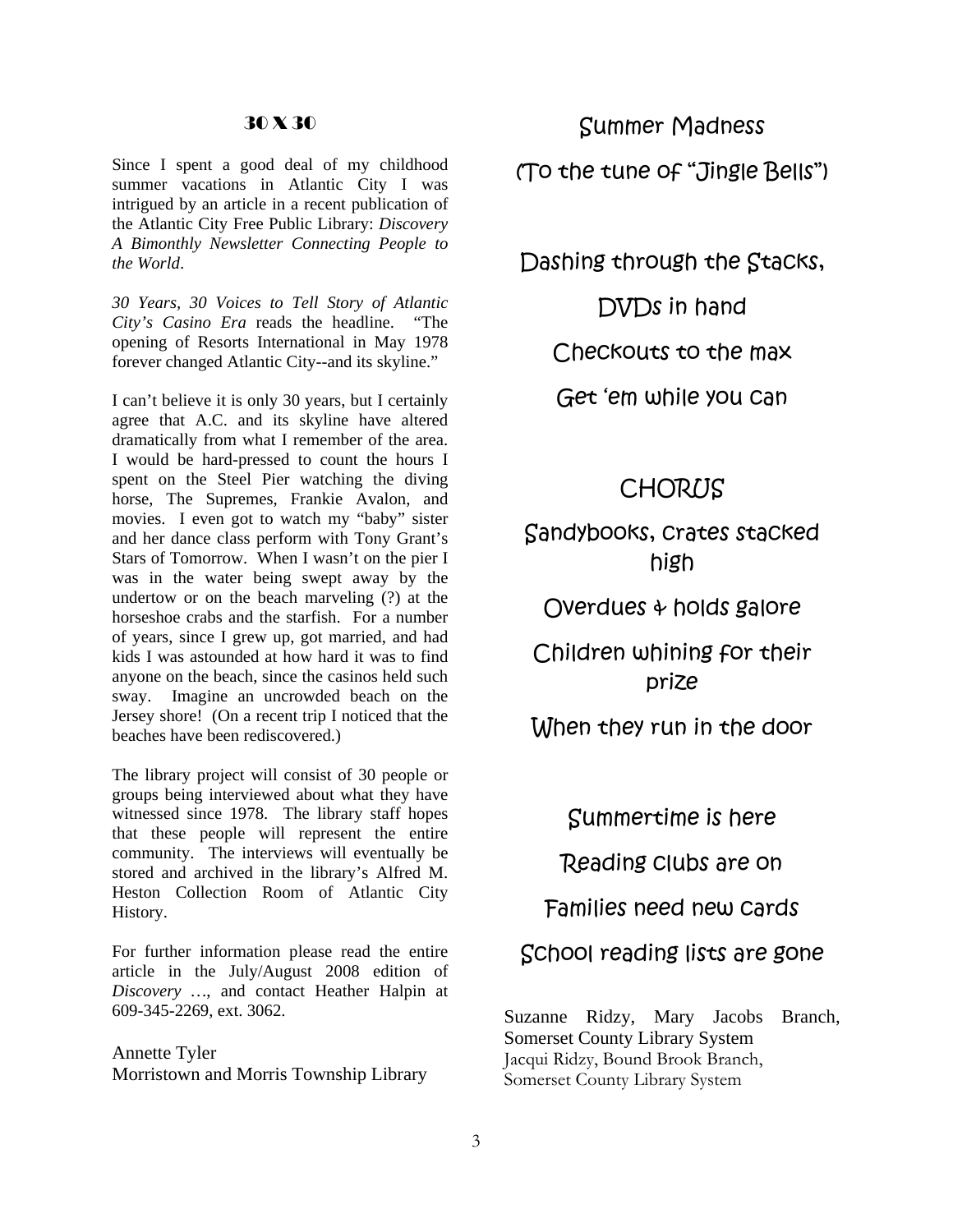#### **Participation Equals Awards**

This year there were some very familiar people on the stage receiving awards at the NJALA annual meeting.

Award given to "a dedicated library assistant in a New Jersey library who has made a significant Ocean County Library (OCL). For NJALA she Kathy Falco received the AnnaMarie Kehnast contribution to the profession or to his/her library and actively participates in career development or activities in New Jersey." Kathy is a Supervising Library Assistant in the has been President, Immediate Past President, and an active member of the Conference Planning Committee for several years, including a stint as Conference Registration Chair. To learn more about Kathy please read the winter 2008 and summer 2007 issues of the *NJALA Quarterly Review*.

Zarita Mattox, on the right with Marilyn Jack-Brown, is the recipient of the NJALA Recognition Award, which "is given to a



participation in career development dedicated Director, Trustee, or librarian in a New Jersey library or libraries who encourages and supports

. She is also active in her community. or activities for library assistants in New Jersey." Zarita is a Principal Librarian for OCL, Lakewood Branch. She annually participates in the NJALA conference, either as a presenter or keynote speaker. Zarita is considered a role model for her staff and is always spoken highly of by people who attend her workshops at the conference

End Branch, since November 1993. She is presently attending Essex County College, majoring in Education. She wants to get her degree in the library field and work with Nadya Santiago has been a Senior Library Assistant at the Newark Public Library, North children.

## Conference Comments

If you filled out a conference survey this year you may win a free day at next year's conference. The winner will be announced in the next edition of the *NJALA Quarterly R eview*

Conference Co-Chair Cathy Lynch supplied us with the following comments from the confer ence surveys completed in June:

The two day conference is very valuable. The workshops are very informative. The speakers are great, and the NJALA Executive committee is phenomenal. Great job!

The workshops each year get better and better. They are coming up with workshops that are ín tune wíth Líbrary Assístants' need s.

Networking with other library assistants was the most valuable part of this conference. The programs 1 attended were enjoyab le and informative.

The most valuable part of this conference was Norma Blake.

The most valuable parts of this conference were networking, seminars and Norma Blake.

The classes I took were very informative: Customer co nflict. I got good tips on how to deal with certain situations. service seminar/resolving

The most valuable part of this conference was learníng, connectíng wíth others.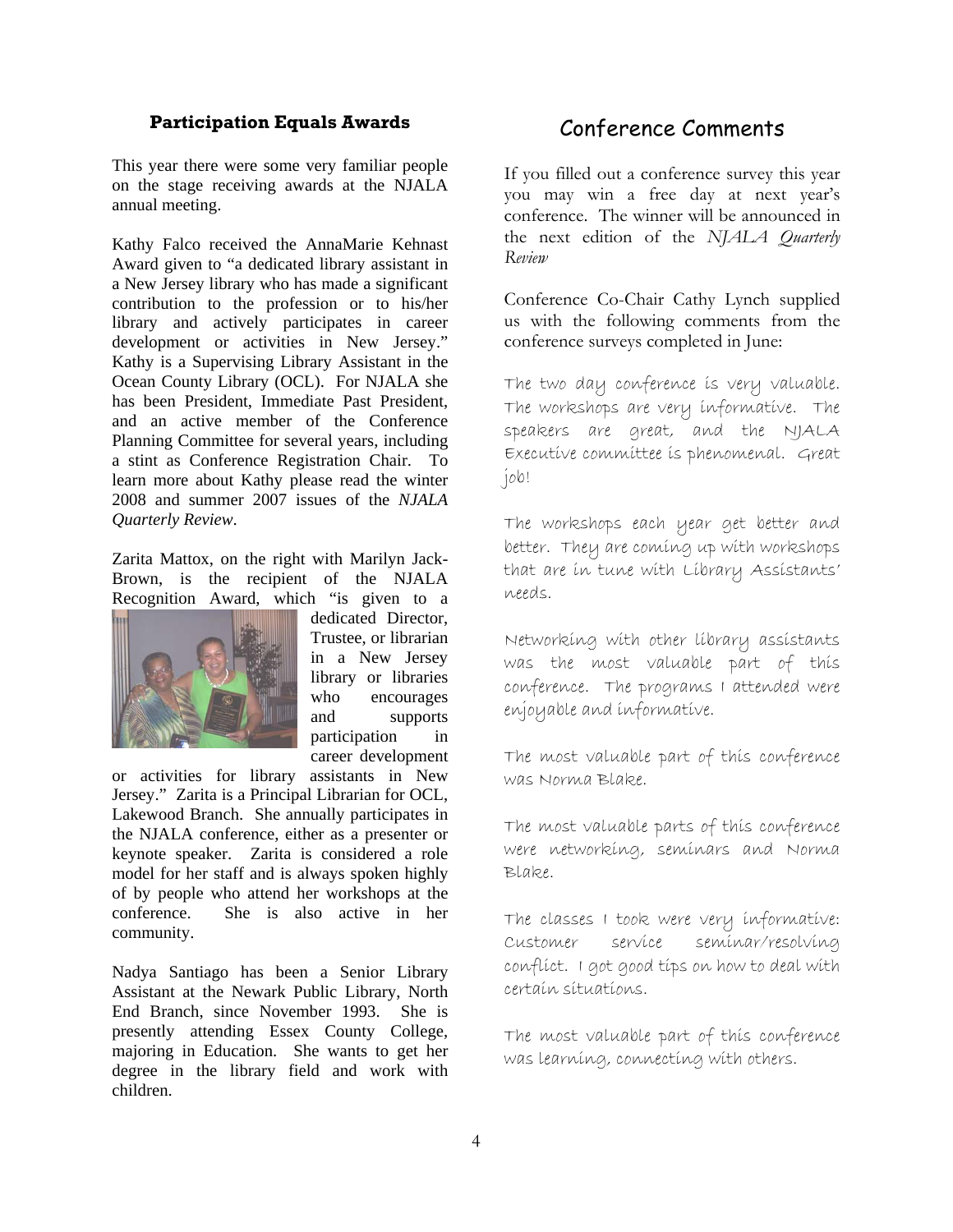## **Are We Having Fun Yet? YES!**

Kathy Falco, of the Ocean County Library,

tration Chair, and Conference Regis-Heather Rivera, of the Newark Public Library, Membership Secretary of NJALA, are ready for conference attendees at the



Enterprise Center in June.



served on the Ginger Cairns and Ellen Brewer, of the Ocean County Library, also Conference Planning Committee this year. This

delighted to help out with the conference for many years. They would lo ve to have you join in the fun this coming year. was Ginger's first year on the committee, but Ellen, who is also NJALA Treasurer, has been

Marilyn Jack-Brown, soon to be Immediate Past President, is displaying the beautiful magnetic bookmarks that she selected for this year's Ways



and Means sales. We also had a number of NJALA shirts and practical tote bags left over from past conferences.



#### *Please Save the Dates*

Planning Committee will be held The first meeting of the Conference

on September 5 at the Mary Jacobs branch of the Somerset County Library System in on the ground floor in helping to plan our have repeated? Have we done something that you absolutely hated? Do you have located in Rocky Hill NJ at 10 a.m. At this meeting we will welcome newcomers; we'd love to see more men participate, and set the schedule for the planning meetings for the rest of the year. This is your chance to get next conference. Have we done something at a past conference that you would like to ideas that we haven't covered yet? This is your chance to add your two cents—or more.

## CHANGE of DATE



The Enterprise Center at the Burlington County Community The next NJALA conference will be held on Monday and Tuesday, June 8 and 9, 2009 at

College in Mt Laurel, NJ. Please note that this is a change of date from the announcement at the 2008 conference.



is October 6, 2008.  *NJALA Quarterly Review*

**Feel free to send your articles or other information anytime before this date.** 

## *arterly Review NJALA Qu*

E-mail: Annette.Tyler@mainlib.org Editor Annette Tyler Morristown & Morris Township Public Library 1 Miller Road, Morristown NJ 07960 973-538-3473 FAX 973-267-4064